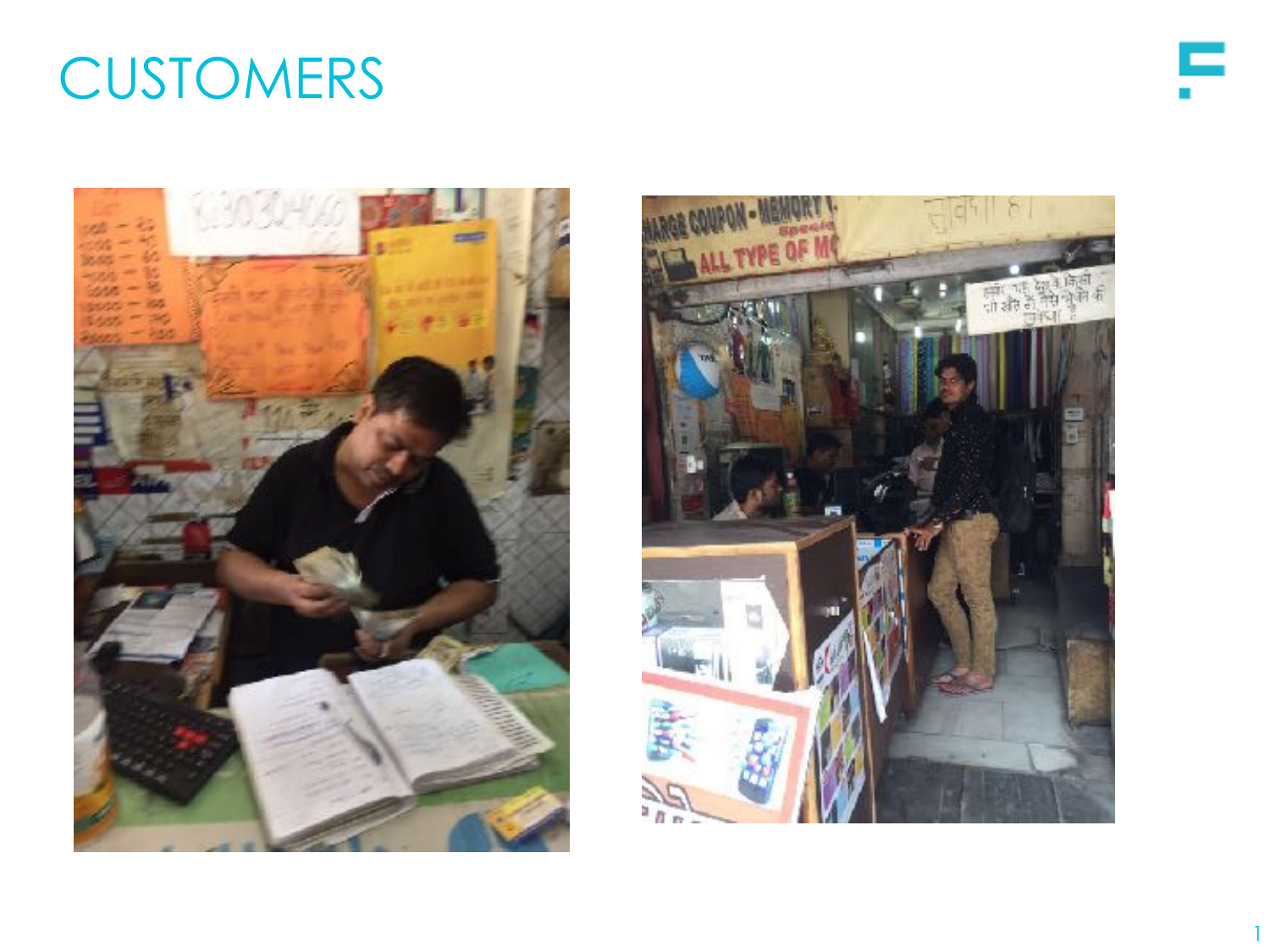#### THE CHALLENGE

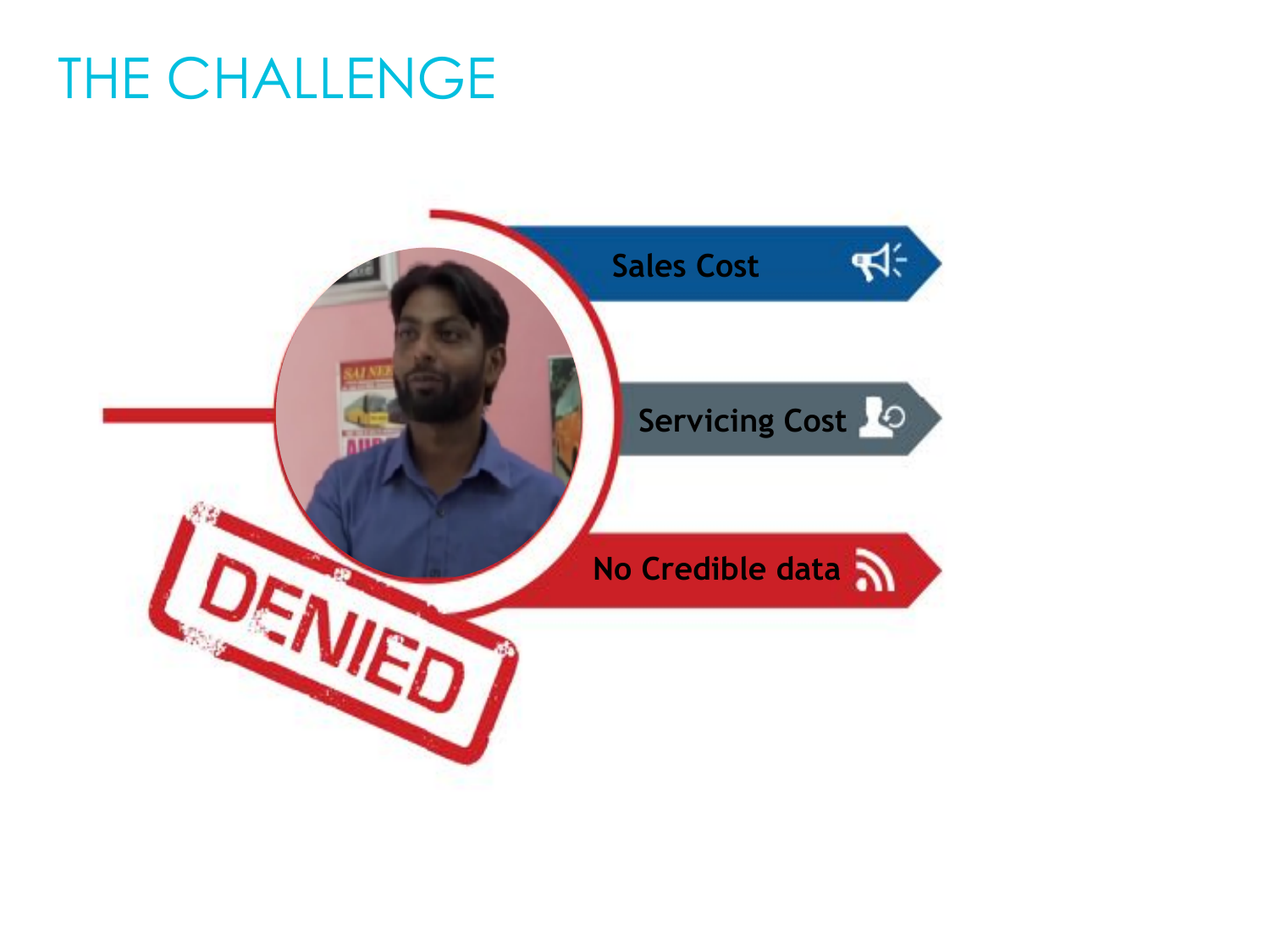## THE SOLUTION

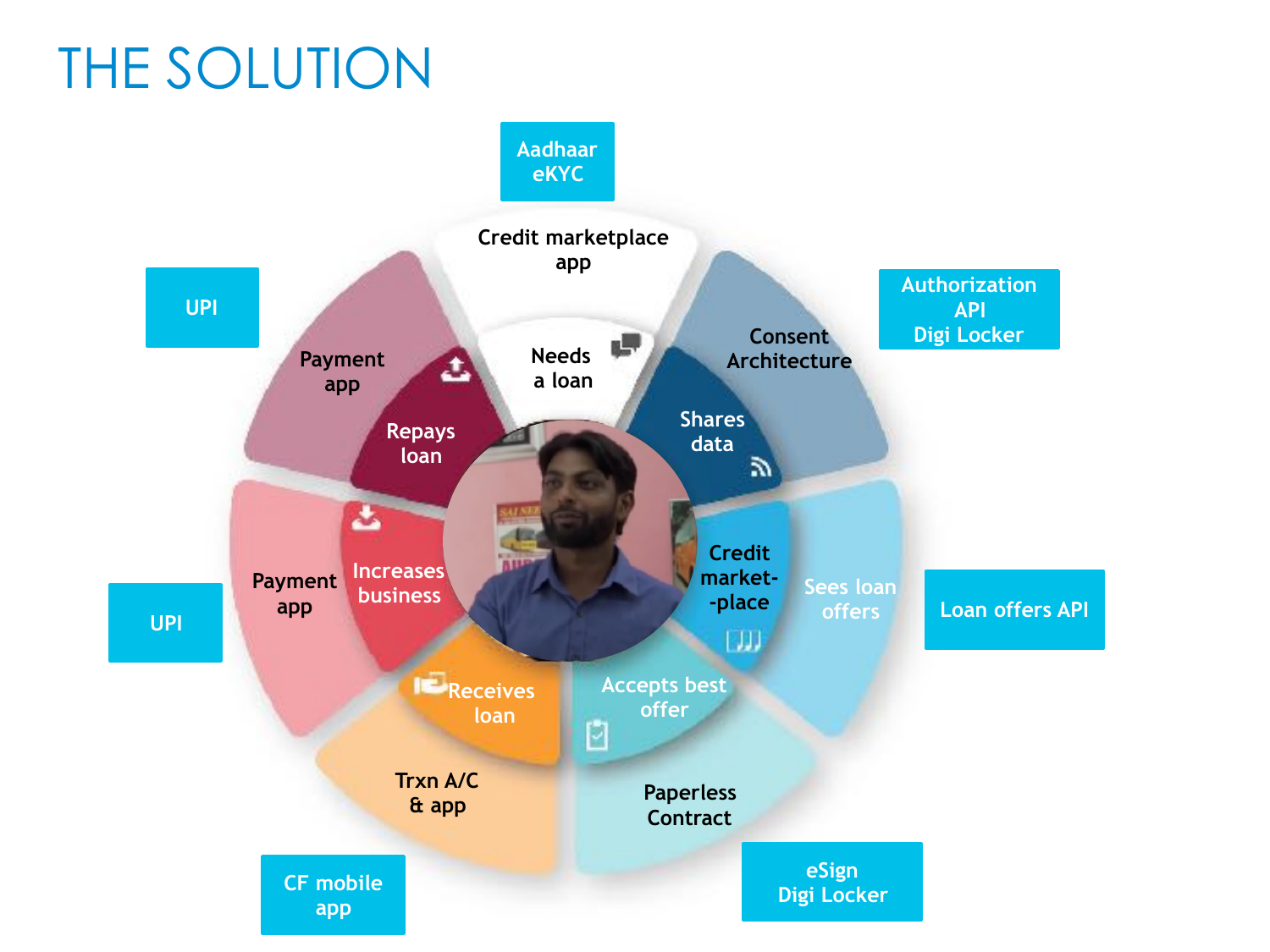#### FASTEST LOAN DISBURSAL IN INDIA

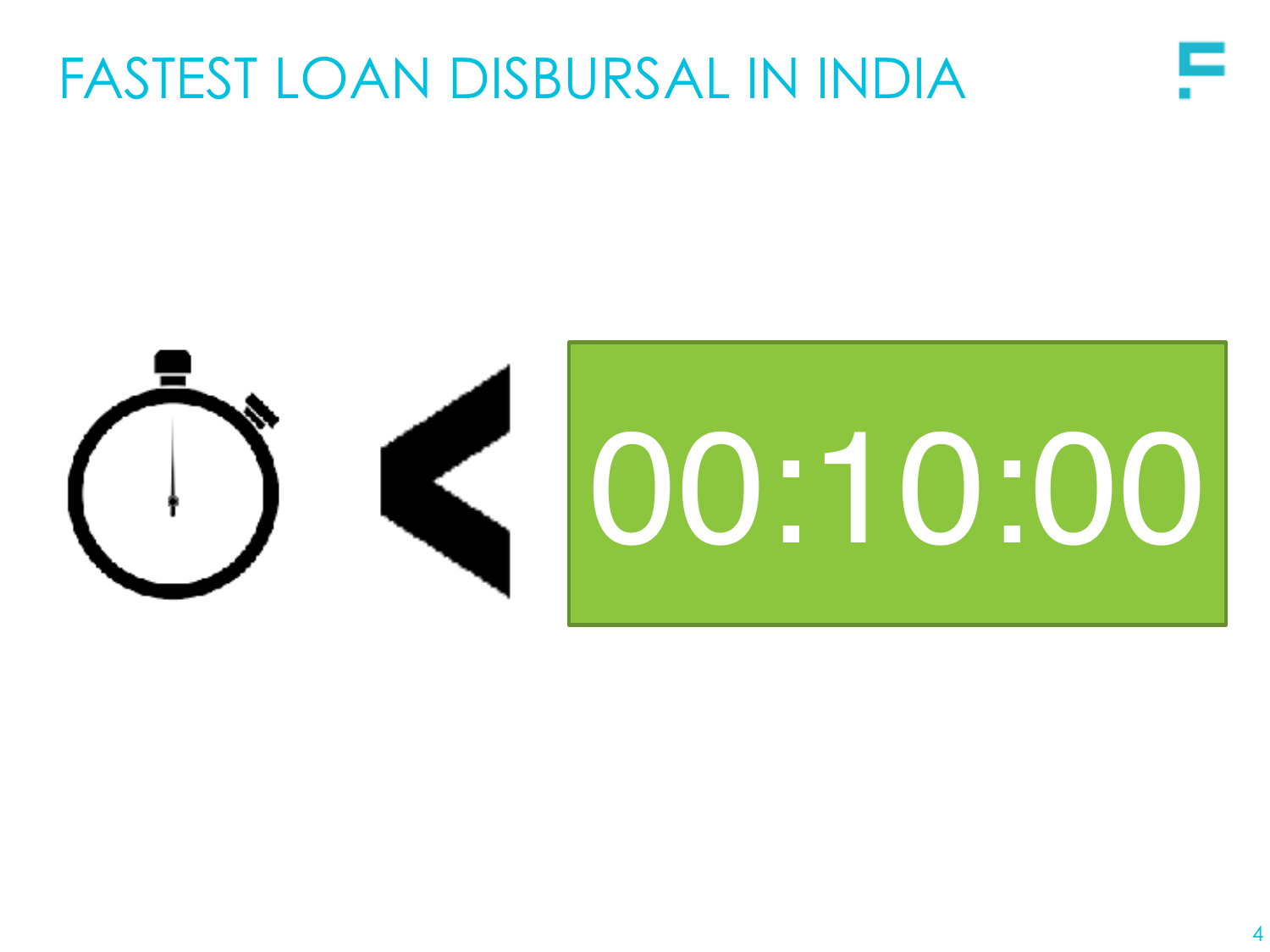*"Money in bank" in less than 10 mins, using just a mobile app*

| <b>LOGIN</b><br>Enter Your Mobile Number |                  |  |
|------------------------------------------|------------------|--|
|                                          |                  |  |
| Set Password                             |                  |  |
| LOGIN                                    | Forgot Password? |  |
|                                          |                  |  |
| <b>REGISTER</b>                          |                  |  |
|                                          |                  |  |

00:00:00

- **Download the Capital Float app from Play Store**
- **Register an account**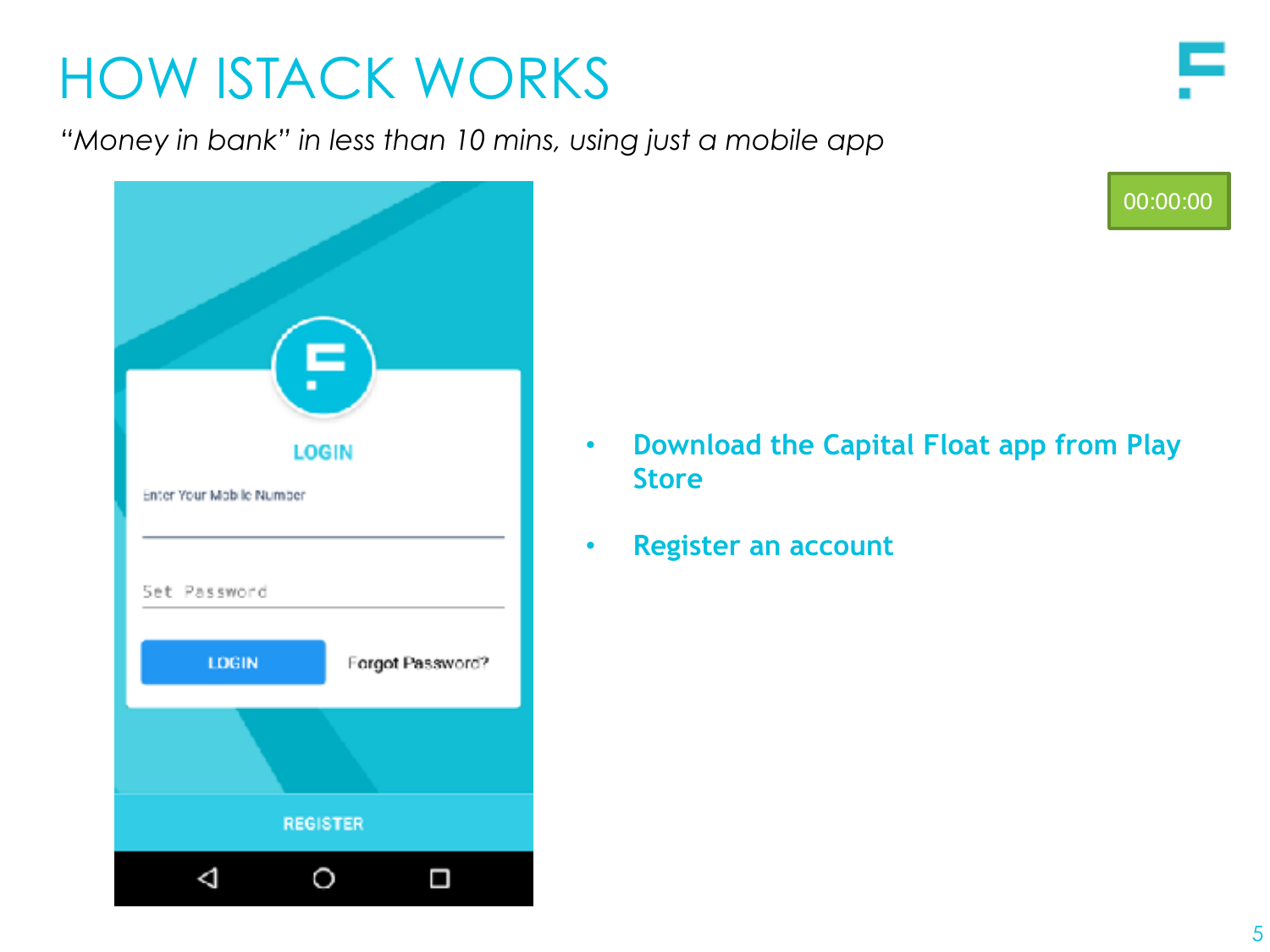*"Money in bank" in less than 10 mins, using just a mobile app*



- **Verify account via an OTP**
- **Get started with the loan application**

CAPITALFLOAT | 6

00:00:45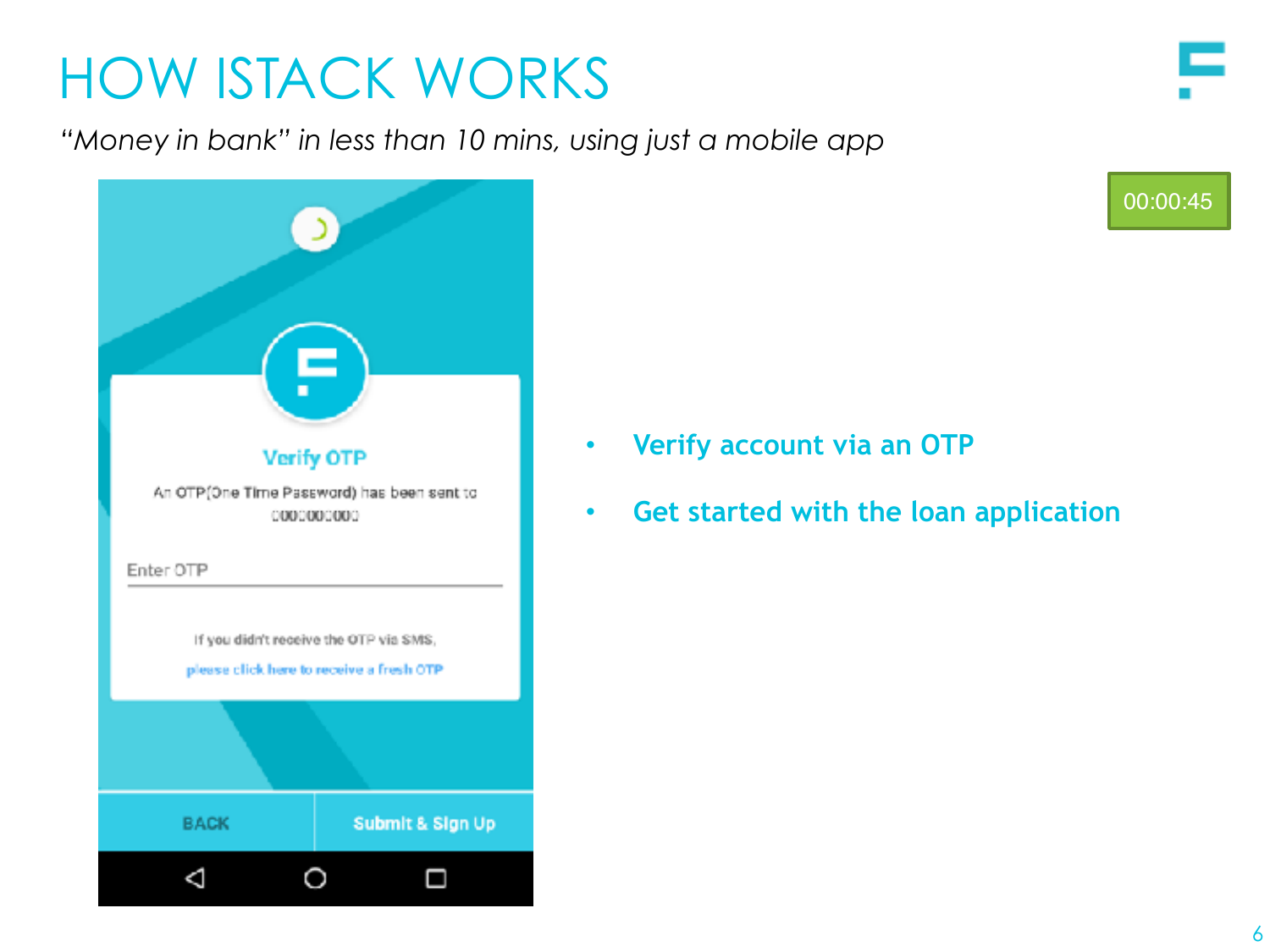*"Money in bank" in less than 10 mins, using just a mobile app*

| ⊡ ⊌                    | $\overline{\circ}$ $\bullet$ $\overline{4}$ $\overline{8}$ 11:56 |   |
|------------------------|------------------------------------------------------------------|---|
| $\blacksquare$ Welcome |                                                                  | E |
|                        |                                                                  |   |
|                        |                                                                  |   |
|                        |                                                                  |   |
|                        | <b>Select Loan Required Amount</b>                               |   |
|                        | Selected Amount                                                  |   |
|                        |                                                                  |   |
|                        | ₹10,000                                                          |   |
|                        |                                                                  |   |
|                        |                                                                  |   |
| 10k                    | 1 Lac                                                            |   |
|                        |                                                                  |   |

**Apply** 



00:01:30

• **Select the loan amount, as per the business requirement**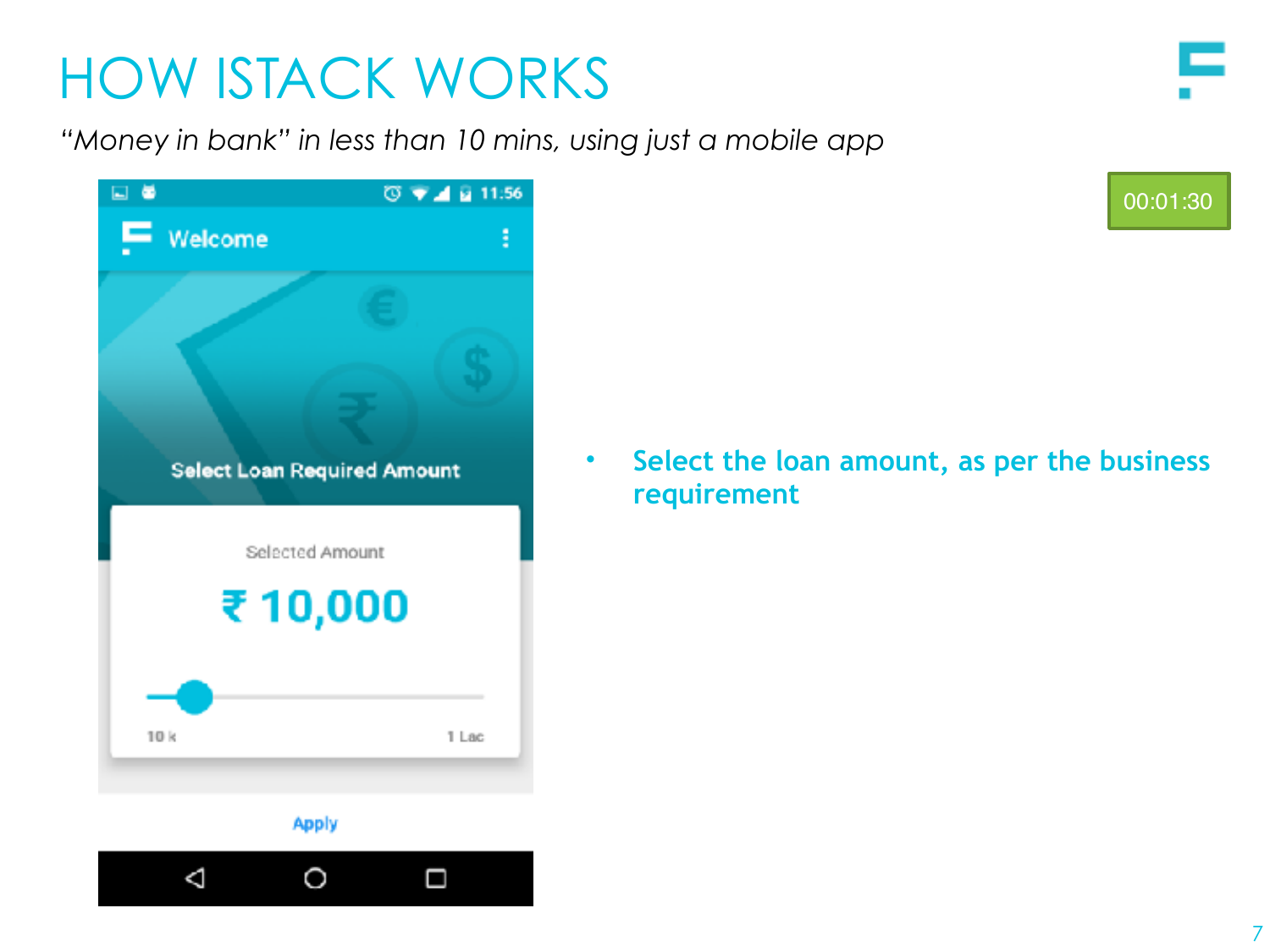*"Money in bank" in less than 10 mins, using just a mobile app*



**Accept & Proceed** 



00:02:15

• **Give consent so data can be analysed for loan eligibility check**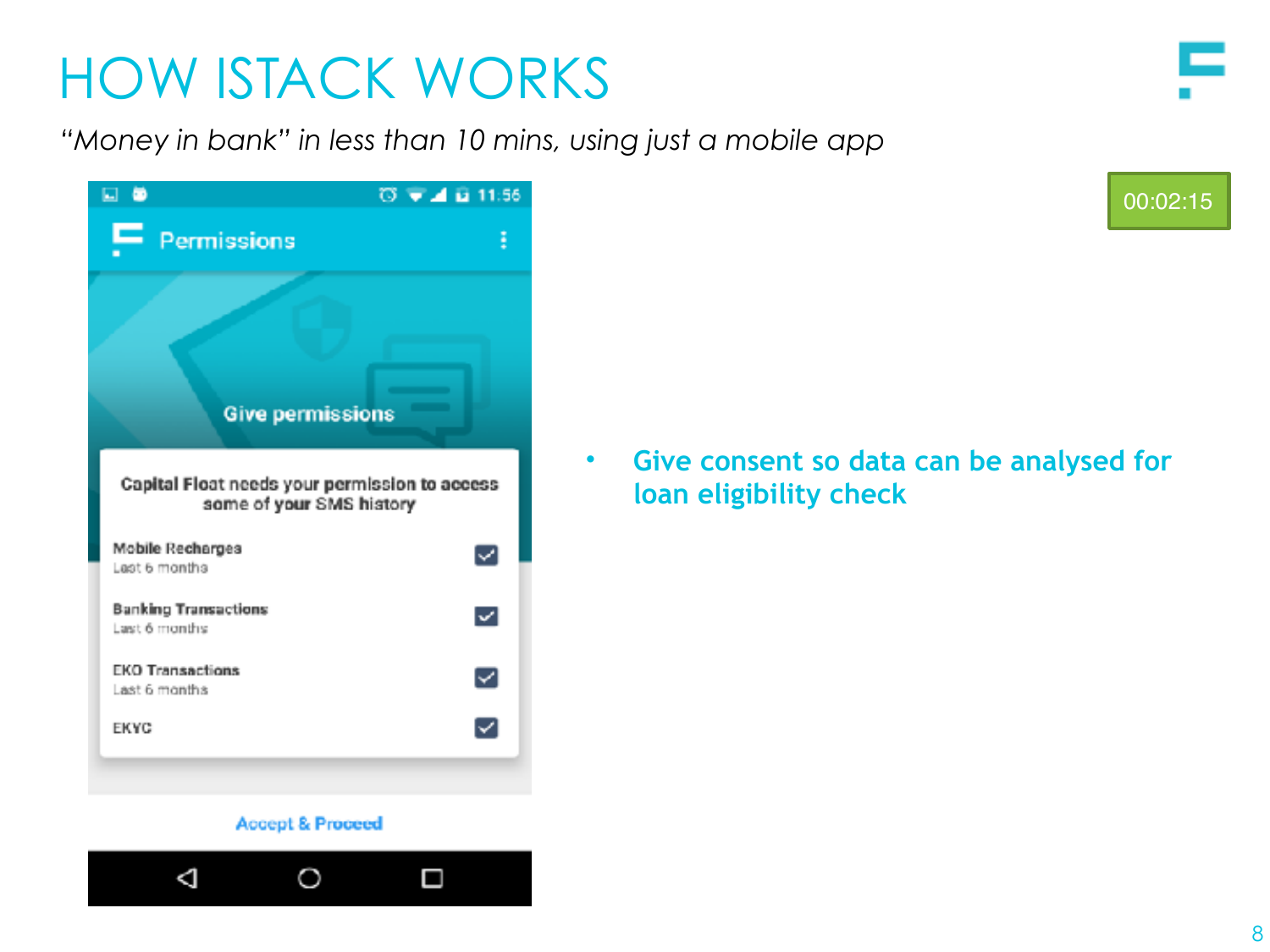*"Money in bank" in less than 10 mins, using just a mobile app*

| m<br>E                      |                                                       | $\overline{0}$ $\overline{v}$ $\overline{A}$ is 11:56 |
|-----------------------------|-------------------------------------------------------|-------------------------------------------------------|
| ▬<br><b>Aadhaar Details</b> |                                                       | Ē                                                     |
|                             |                                                       |                                                       |
|                             |                                                       |                                                       |
|                             |                                                       |                                                       |
|                             | Please provide your Aadhaar details for<br><b>KYC</b> |                                                       |
| Aadhaar Number              |                                                       |                                                       |
| Full Name (as per Aadhaar)  |                                                       |                                                       |
|                             |                                                       |                                                       |
|                             |                                                       |                                                       |

#### **Request OTP**



00:03:00

• **eKYC check done with Aadhaar through the app**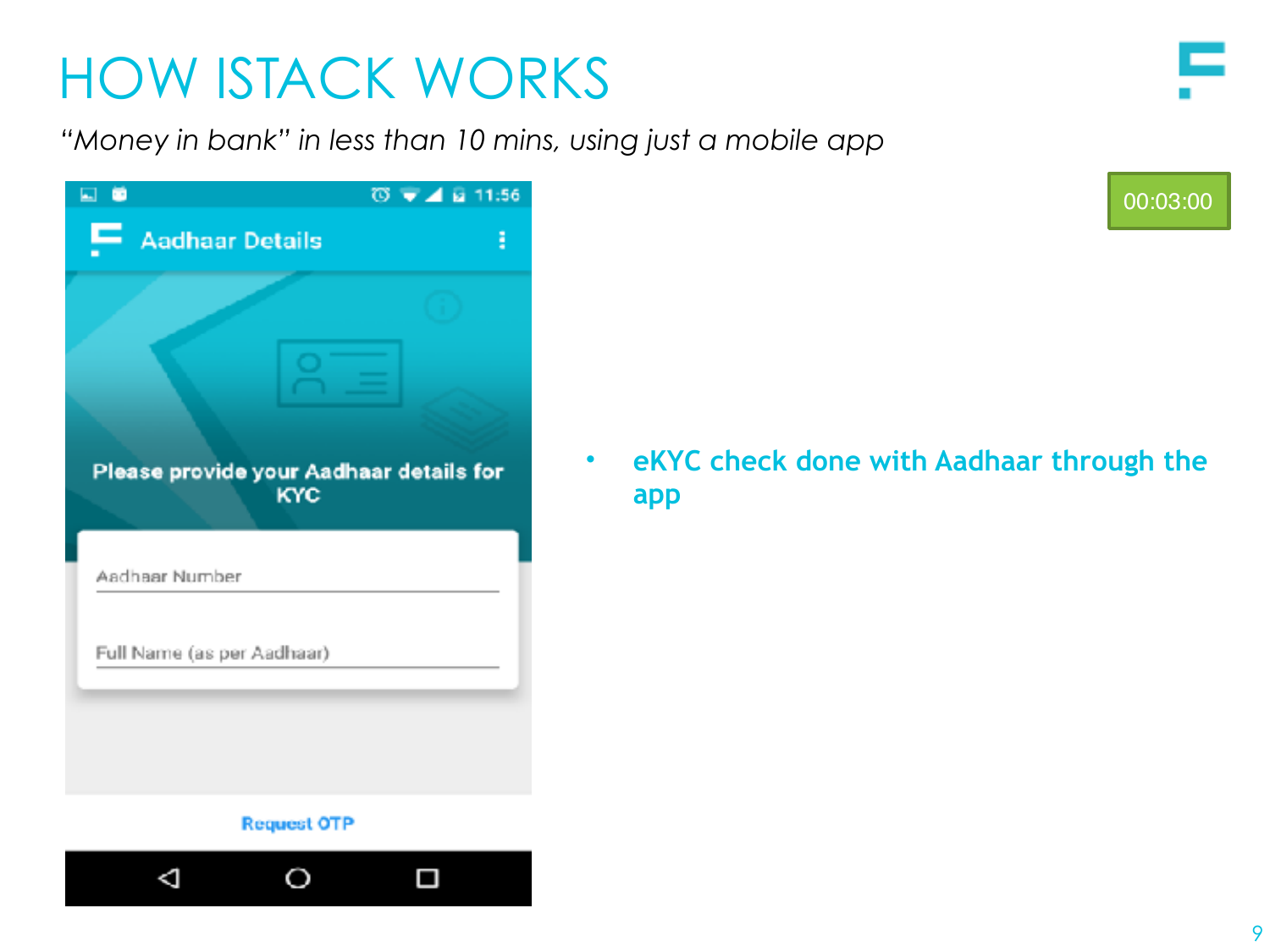*"Money in bank" in less than 10 mins, using just a mobile app*

| ō<br>$\Box$                                                                        | $\overline{0}$ $\overline{v}$ $\overline{A}$ is 11:56                                |  |
|------------------------------------------------------------------------------------|--------------------------------------------------------------------------------------|--|
| <b>Aadhaar OTP</b>                                                                 | Ē                                                                                    |  |
|                                                                                    | <b>OTP</b><br><b>Verify OTP</b>                                                      |  |
|                                                                                    | An OTP has been sent from UIDAI/Aadhaar to your<br>verified number for verification. |  |
| Enter OTP                                                                          |                                                                                      |  |
| If you didn't receive the OTP via SMS,<br>please click here to receive a fresh OTP |                                                                                      |  |
| <b>BACK</b>                                                                        | <b>NEXT</b>                                                                          |  |
|                                                                                    |                                                                                      |  |

00:03:45

• **OTP from Aadhaar sent to registered mobile number for KYC verification**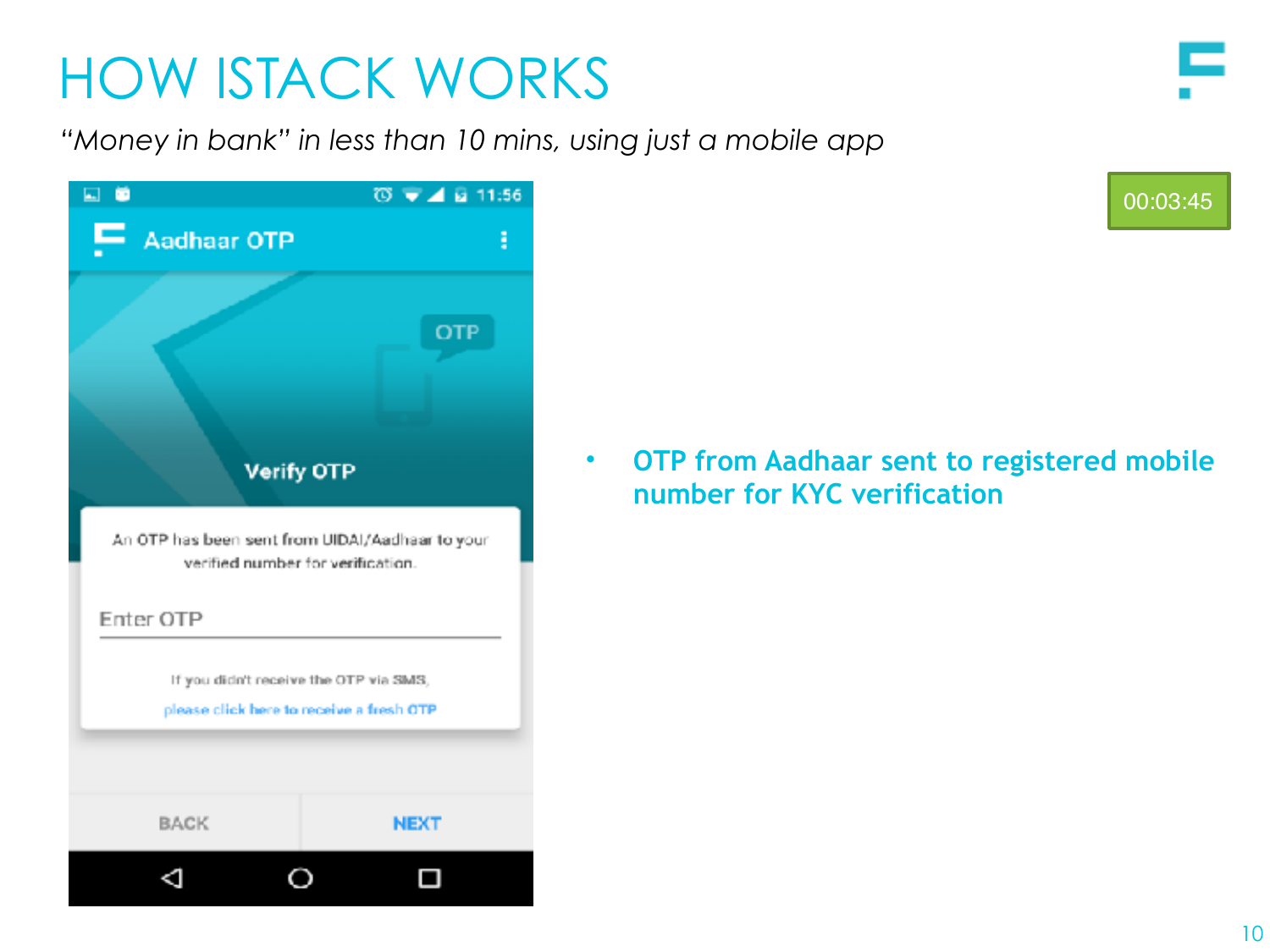*"Money in bank" in less than 10 mins, using just a mobile app*

| ⊡ ●                          |          | ◎ ▼⊿ 自 11:56 |
|------------------------------|----------|--------------|
| ᆮ<br>Loan Offer              |          | ፧            |
| ₹ 30,000<br>By ABFL Bank     |          |              |
| Interest Rate                | Tenure   | Re-Payment   |
| 15.5%                        | 6 months | ₹ 5,228      |
| ₹ 30,000<br>By Capital Float |          |              |
| Interest Rate                | Tenure   | Re-Payment   |
| 15.5%                        | 5 months | ₹ 5,228      |
|                              |          |              |
|                              |          |              |
|                              |          |              |

00:04:30

• **Choose an offer from multiple banks and NBFC's instantly**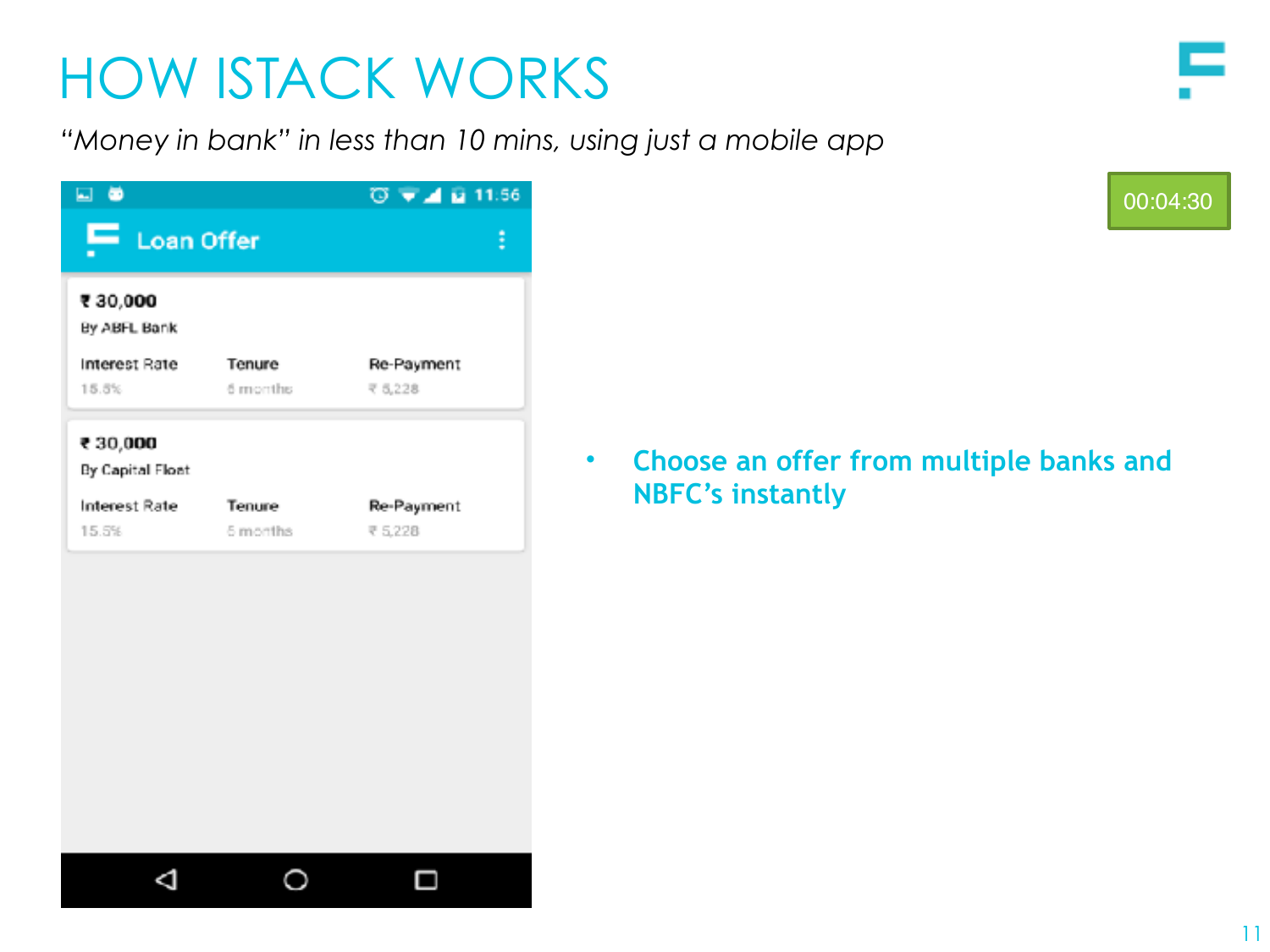*"Money in bank" in less than 10 mins, using just a mobile app*

| <b>LG</b>                                   | $\overline{\text{O}}$ $\blacktriangledown$ $\blacktriangle$ ii 12.02 |  |
|---------------------------------------------|----------------------------------------------------------------------|--|
| $\blacksquare$ Loan Offer                   |                                                                      |  |
| <b>Congratulations!</b>                     |                                                                      |  |
| You are eligible for a loan amount of value |                                                                      |  |
| ₹30,000                                     |                                                                      |  |
| <b>Thirty Thousand only</b>                 |                                                                      |  |
|                                             |                                                                      |  |

| Interest Rate | 15.5%           |
|---------------|-----------------|
| Tenure        | <b>6</b> months |
| Loan FMI      | ₹ 5,228         |

I accept the terms of the Loan Agreement

\*By Accepting, you are opting to proceed and receive the loan



• **Once the offer is selected, sign the loan agreement on the app itself**

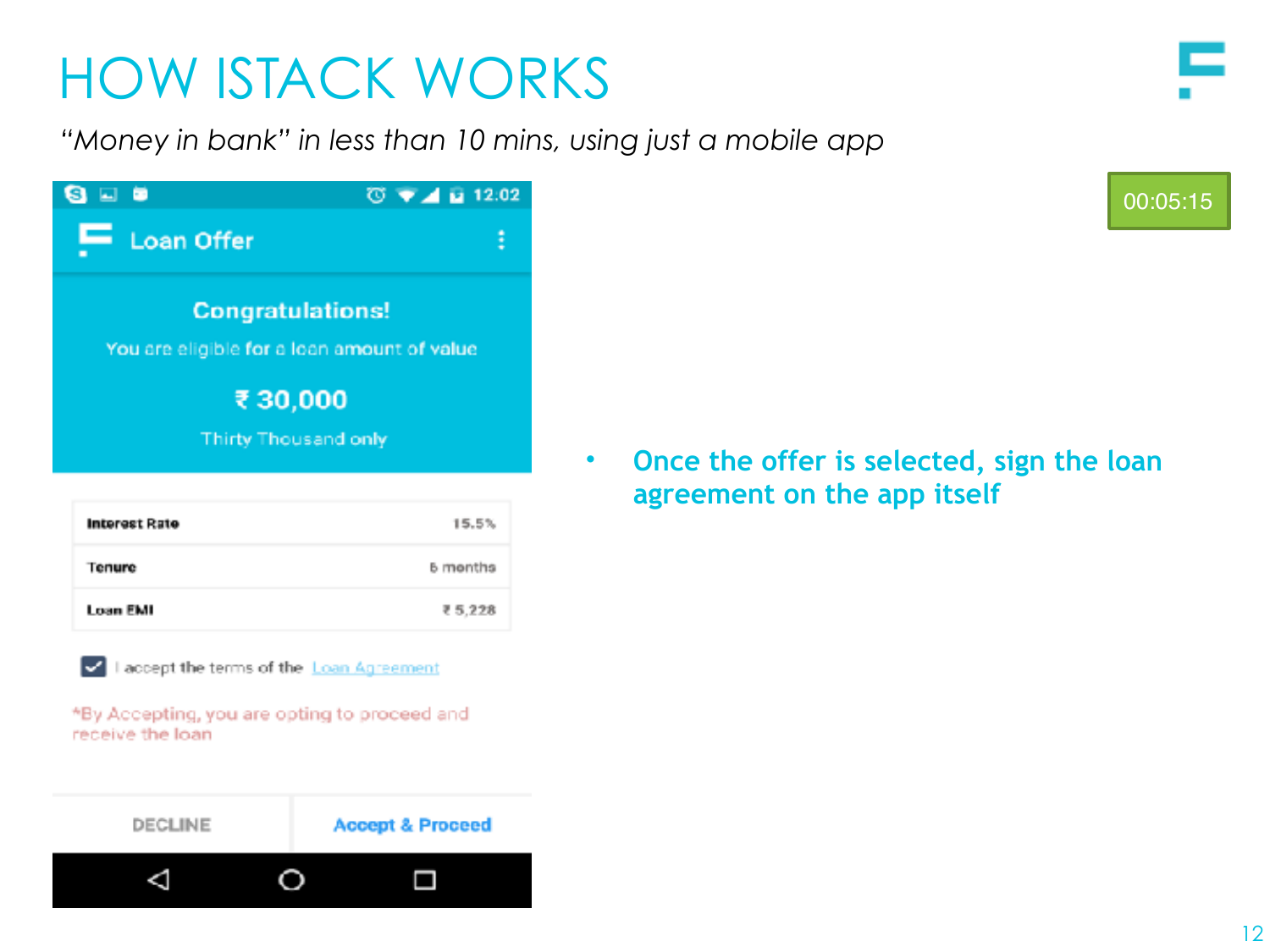*"Money in bank" in less than 10 mins, using just a mobile app*



#### **Loan Agreement** ×

 $[...]$ 

STANDARD TERMS AND CONDITIONS

THE STANDARD TERMS AND CONDITIONS set out herein (the "Standard Terms") shall be applicable to the Business Loan

provided/ to be provided by Zen Lefin Private Limited ("Capital Float") to the Borrower/s.

1. Upon the representation and information provided by the Borrower in the application for the loan made to the Capital Float, the

Capital Float hereby agrees to lend to the Borrower the sum specified in this Sanction Letter for the business. requirements of the

Borrower, which loan is hereinafter referred to as the "Loan".

2. The Capital Float shall have the right to recall the Loan at any time at its discretion, without assigning any reasons. for such recall,

and upon such recall, the Loan and all other amounts stipulated by the Capital Float shall be payable forthwith. 3. The Borrower shall be liable for all amounts due and all costs, duties, levies etc. incurred for enforcing this Standard Terms

or for undertaking any recovery proceedings with respect to the Loan. The Borrower acknowledges that stamp duty is:

applicable to this Sanction Letter and accordingly has paid. the same, in case of any deficit the Borrower shall be liable for

the same.

4. The Borrower shall repay the Loan, and the interest payable thereon, in monthly instalments as per the



• **Loan agreement is viewable on mobile for reference** 

00:06:00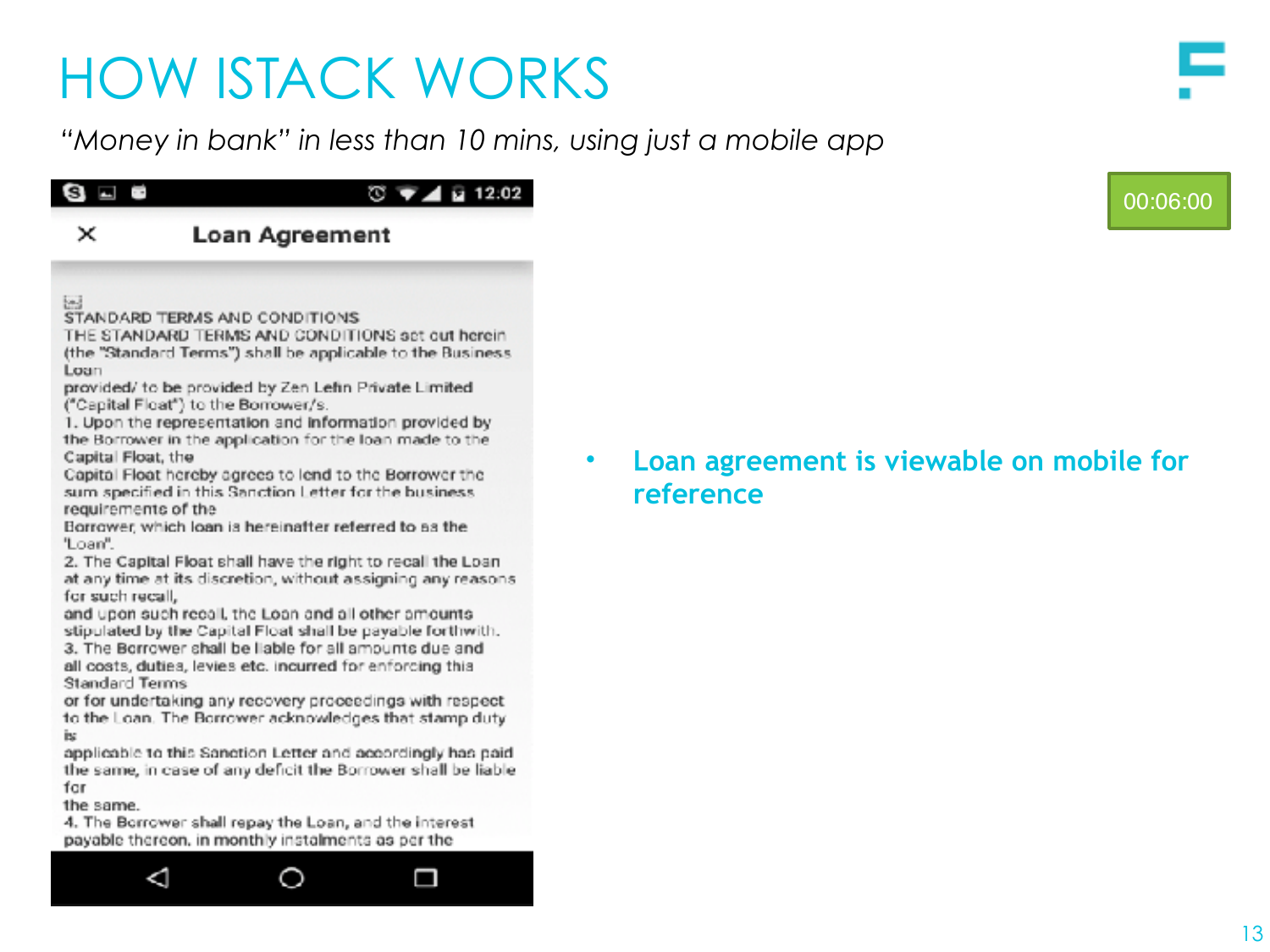*"Money in bank" in less than 10 mins, using just a mobile app*

| ⊟ ©          | ◎ ▼⊿ 目 11:57 |
|--------------|--------------|
| $F = E-Sign$ |              |

Please provide your Aadhaar details for eSign

Aadhaar Number

Full Name (as per Aadhaar)

**Bank Details** 

Please provide your bank details to recieve loan

**BEGIN E-SIGN** 

 $\circ$ 

Π

Enter Account Number®

Enter IFSC Code\*

Δ

#### • **eSign the loan agreement and enter bank details for loan disbursal**





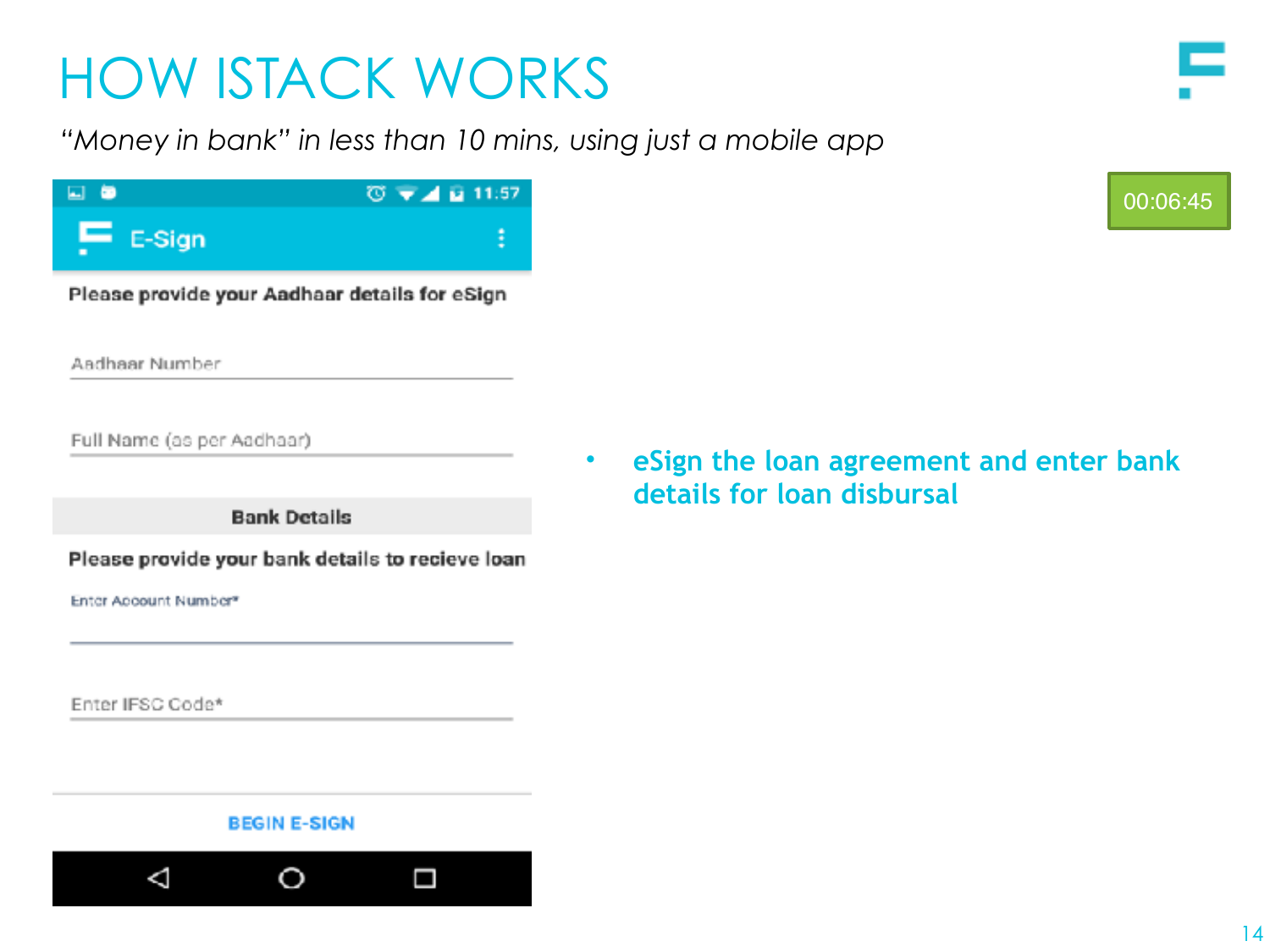*"Money in bank" in less than 10 mins, using just a mobile app*

| E                                                                                  | $\overline{O}$ $\overline{V}$ $\overline{A}$ $\overline{B}$ 12:01                    |  |
|------------------------------------------------------------------------------------|--------------------------------------------------------------------------------------|--|
| $\mathbf{F}$ E-Sign OTP                                                            | ፡                                                                                    |  |
|                                                                                    | <b>OTP</b><br><b>Verify OTP</b>                                                      |  |
|                                                                                    | An OTP has been sent from UIDAI/Aadhaar to your<br>verified number for verification. |  |
| Enter OTP                                                                          |                                                                                      |  |
| If you didn't receive the OTP via SMS,<br>please click here to receive a fresh OTP |                                                                                      |  |
| <b>BACK</b>                                                                        | <b>NEXT</b>                                                                          |  |
|                                                                                    |                                                                                      |  |

00:07:30

• **eSign is verified with a certified signatory body like eMudhra**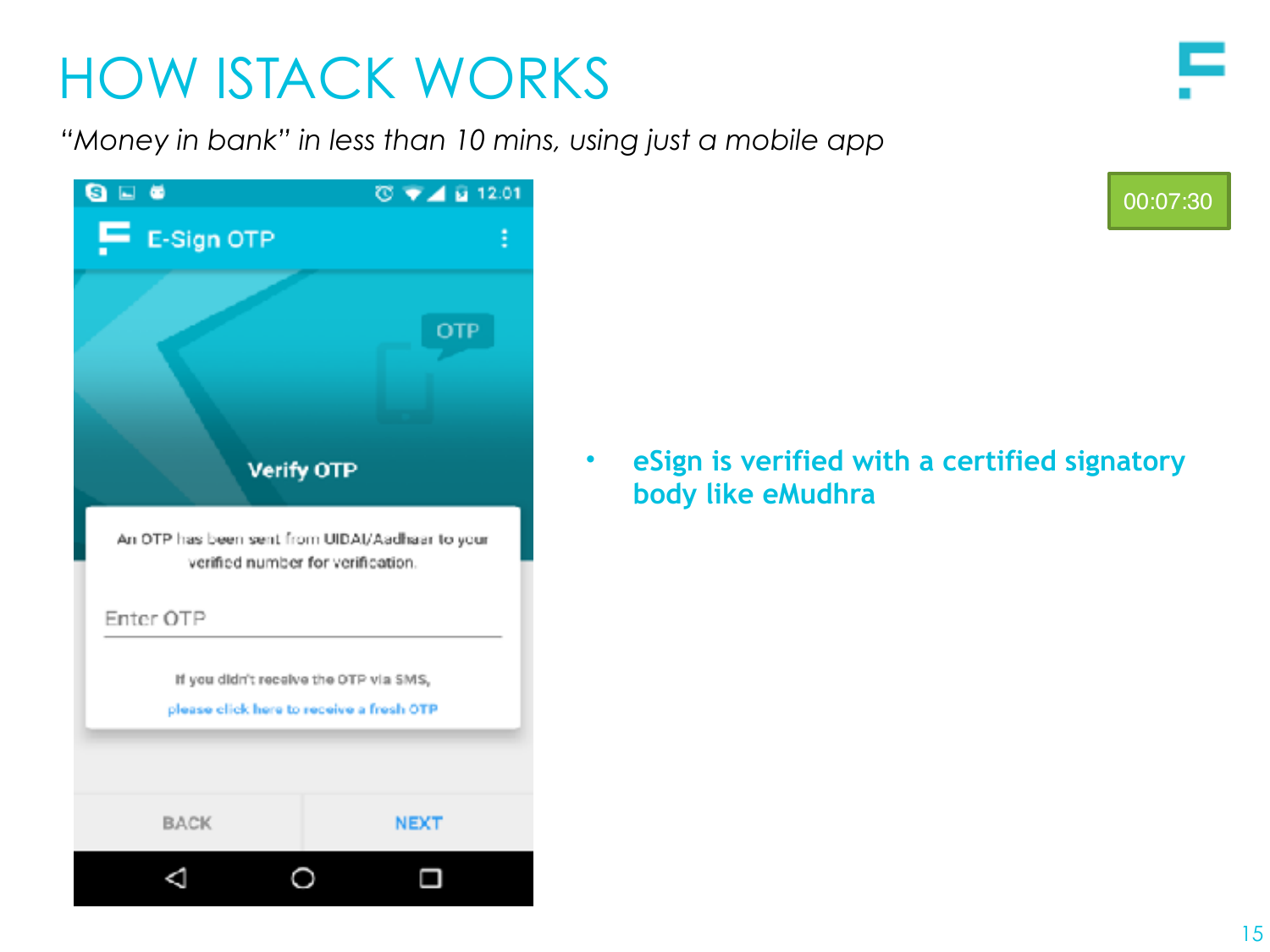#### CAPITALFLOAT 16

## HOW ISTACK WORKS

*"Money in bank" in less than 10 mins, using just a mobile app*

| ۵                             |                            | $\overline{O}$ $\overline{V}$ $\overline{A}$ $\overline{B}$ 12:02 |  |
|-------------------------------|----------------------------|-------------------------------------------------------------------|--|
|                               | Statement of Accounts<br>ŧ |                                                                   |  |
| ACTIVE CLOSED                 |                            |                                                                   |  |
| ₹30,000<br>By Capital Float   |                            |                                                                   |  |
| <b>Interest Rate</b><br>15.5% | Tenure<br>6 months         | Re-Payment<br>₹ 5,228                                             |  |
|                               |                            |                                                                   |  |
|                               |                            |                                                                   |  |
|                               |                            |                                                                   |  |
|                               |                            |                                                                   |  |
|                               |                            |                                                                   |  |
|                               | <b>Apply New Loan</b>      |                                                                   |  |
|                               |                            |                                                                   |  |

# • **LOAN DISBURSED!!**

• **Monitor the loan on mobile once the funds are disbursed to account**